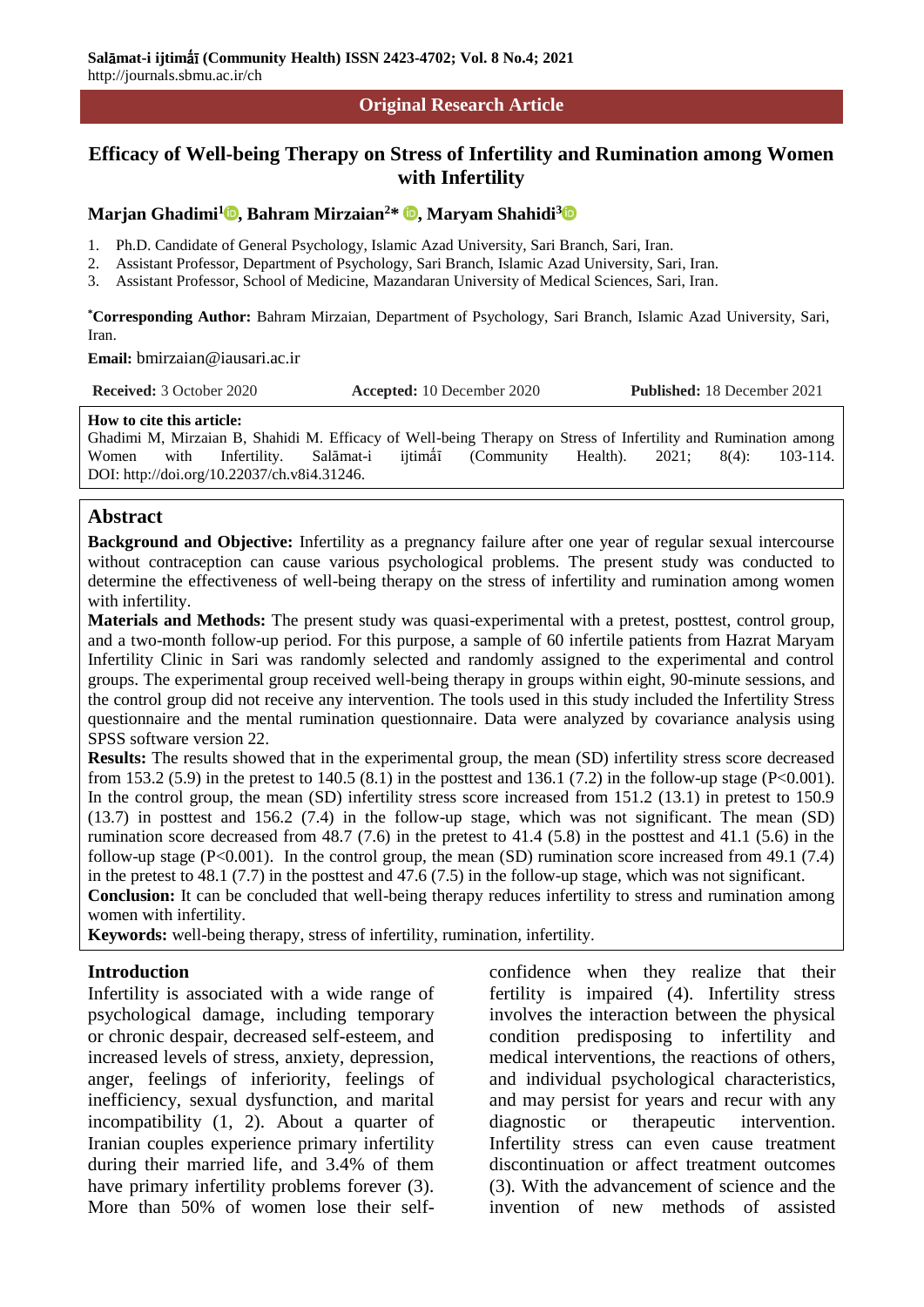reproduction, such as in-vitro fertilization (IVF), the windows of hope have been opened to infertile couples. However, one of the issues that women with poor IVF outcomes are associated with is psychiatric disorders and stress (5). Mental rumination is a person's mood in response to distress and involves repeated and passive focus on distressing symptoms and the causes and consequences of these symptoms, including repetitive thoughts about failure (6). Welfare therapy is a purposeful, problem-oriented method based on an educational model. In this treatment, self-reflection uses a diary and a positive and constructive interaction between the therapist and the client (7). This treatment method is effective on several psychological variables such as anxiety, depression, and psychological well-being (8). The present study was conducted to determine the effectiveness of well-being therapy on the stress of infertility and rumination among women with infertility.

# **Materials and methods**

The present study was quasi-experimental with a pretest, posttest, control group, and a two-month follow-up period. For this purpose, a sample of 60 infertile patients from Hazrat Maryam Infertility Clinic in Sari was randomly selected and randomly assigned to the experimental and control groups. The experimental group received well-being therapy in groups within eight 90-minute sessions, and the control group did not receive any intervention. The tools used in this study included the Infertility Stress questionnaire (9) and the mental rumination questionnaire (10). Data were analyzed by covariance analysis using SPSS software version 22.

# **Results**

The results showed that in the experimental group, the mean (SD) infertility stress score decreased from 153.2 (5.9) in the pretest to 140.5 (8.1) in the posttest and 136.1 (7.2) in the follow-up stage  $(P<0.001)$ . In the control group, the mean (SD) infertility stress score increased from 151.2 (13.1) in the pretest to 150.9 (13.7) in the posttest and 156.2 (7.4) in the follow-up stage, which was not significant. The mean (SD) rumination score decreased from 48.7 (7.6) in the pretest to

41.4 (5.8) in the posttest and 41.1 (5.6) in the follow-up stage  $(P<0.001)$ . In the control group, the mean (SD) rumination score increased from 49.1 (7.4) in the pretest to 48.1  $(7.7)$  in the posttest and 47.6  $(7.5)$  in the follow-up stage, which was not significant.

# **Discussion**

The study showed that welfare therapy has effectively reduced infertility stress and mental rumination among women with infertility, consistent with another study (11). One of the components of well-being therapy is self-monitoring and cognitive reconstruction of self-thoughts, which causes cognitive regulation of more adaptive emotion. Women with infertility are sensitive to negative emotions (12). In recent years, the role of cognitive emotion regulation and improvement of emotion regulation strategies in mental disorders has been investigated (13, 14). Welfare therapy uses cognitive reconstruction techniques and psychological training such as boldness and problem solving, instead of inconsistent emotional strategies such as avoidance and self-blame, and rumination, on acceptance, positive attention, and planning and emphasis (15). Depressing responses such as mental rumination, decreased behavior, loss of motivation, and change in thinking patterns are part of depressive disorder. Some patients reduce their activities to have more time to think about their problems, but this reduction in activity and inability to cope with problems can lead to social consequences that increase negative thoughts. Women with infertility experience more positive emotions and less mental rumination by promoting psychological well-being.

## **Conclusion**

It can be concluded that well-being therapy reduces infertility to stress and rumination among women with infertility.

## **Acknowledgment**

The authors would like to thank all participants of the study.

## **Conflict of Interest**

None of the authors has any conflict of interest to disclose.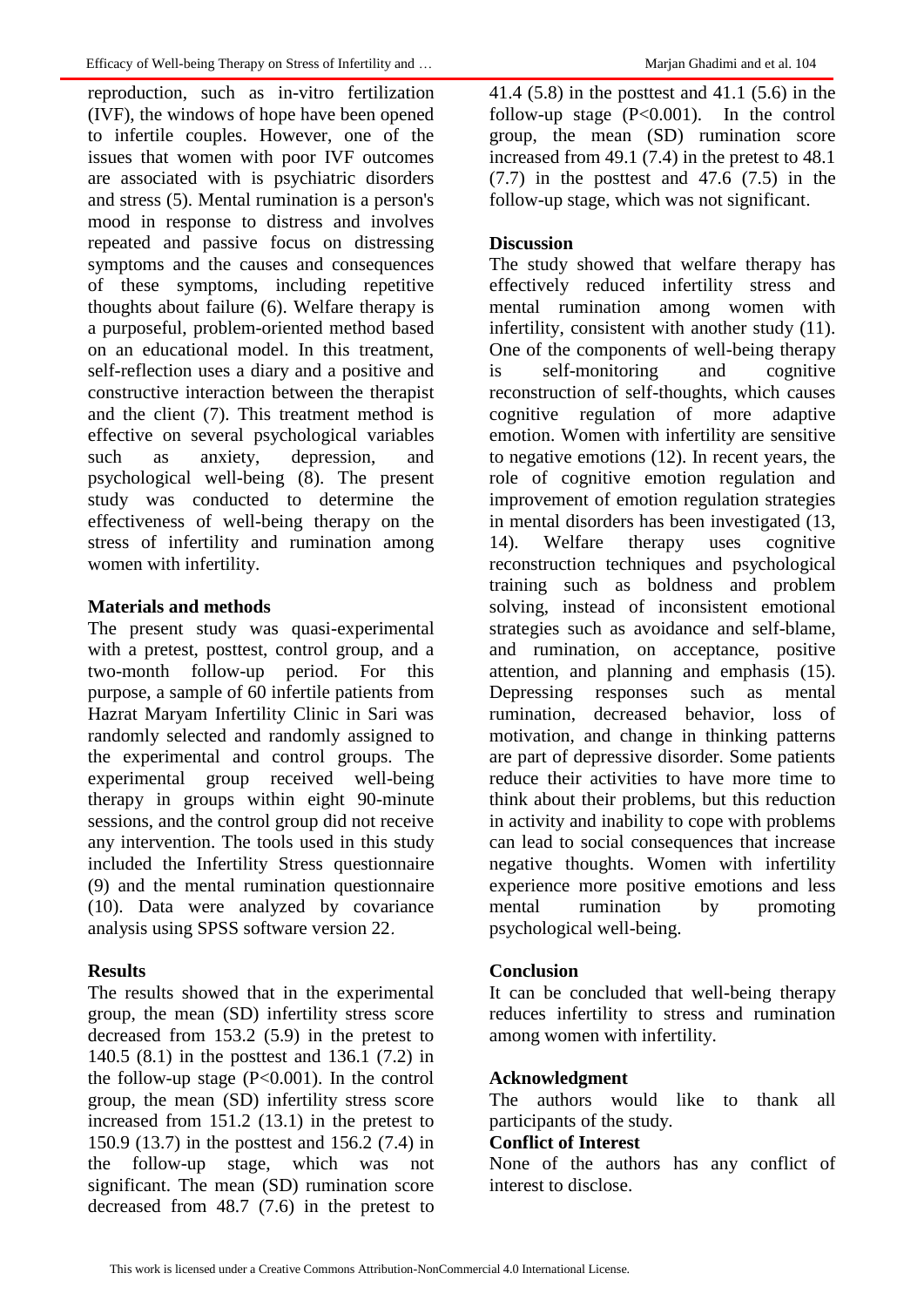#### **Ethical publication statement**

We confirm that we have read the Journal's position on issues involved in ethical publication and affirm that this report is consistent with those guidelines.

**Ethical code:** IR.IAU.SARI.REC.1399.062.

#### **REFERENCES**

- 1. Chan CH, Lau HP, Tam MY, Ng EH. A longitudinal study investigating the role of decisional conflicts and regret and short-term psychological adjustment after IVF treatment failure. Human Reproduction. 2016 31(12):2772-80.
- 2. Tiu MM, Hong JY, Cheng VS, Kam CY, Ng BT. Lived experience of infertility among Hong Kong Chinese women. International journal of qualitative studies on health and well-being. 2018;13(1):1554023.
- 3. Ying, L, Wu LH, Loke AY. The effects of psychosocial interventions on the mental health, pregnancy rates, and marital function of infertile couples undergoing in vitro fertilization: a systematic review. Assist Reprod Genet. 2016.;33(6):689-701.
- 4. Chaves C, Canavarro MC, Moura‐Ramos M. The role of dyadic coping on the marital and emotional adjustment of couples with infertility. Family process. 2019;58(2):509-23.
- 5. Haimovici F, Anderson JL, Bates GW, Racowsky C, Ginsburg ES, Simovici D, Fichorova RN. Stress, anxiety, and depression of both partners in infertile couples are associated with cytokine levels and adverse IVF outcome. American journal of reproductive immunology. 2018;79(4):e12832.
- 6. Slofstra C, Eisma MC, Holmes EA, Bockting CL, Nauta MH. rethinking a negative event: The affective impact of ruminative versus imagery-Based Processing of aversive autobiographical Memories. Frontiers in psychiatry. 2017;8:82.
- 7. Kraiss JT, Peter M, Moskowitz JT, Bohlmeijer ET. The relationship between emotion regulation and wellbeing in patients with mental disorders: A meta-analysis. Comprehensive psychiatry. 2020;102:152189.
- 8. Fava GA. Well-being therapy: Current indications and emerging perspectives. Psychotherapy and psychosomatics. 2016;85(3):136-45.
- 9. Chow KM, Cheung MC, Cheung IK. Psychosocial interventions for infertile couples: a critical review. Journal of Clinical Nursing. 2016;25(15-16):2101-13.
- 10. Omani Samani R, Maroufizadeh S, Navid B, Amini P. Locus of control, anxiety, and depression in infertile patients. Psychology, health & medicine. 2017;22(1):44-50.
- 11. Fava GA, Cosci F, Guidi J, Tomba E. Well‐being therapy in depression: New insights into the role of psychological well‐being in the clinical process. Depression and anxiety. 2017;34(9):801-8.
- 12. Shiota MN, Campos B, Oveis C, Hertenstein MJ, Simon-Thomas E, Keltner D. Beyond happiness: Building a science of discrete positive emotions. American Psychologist. 2017;72(7):617.
- 13. Schäfer JÖ, Naumann E, Holmes EA, Tuschen-Caffier B, Samson AC. Emotion regulation strategies in depressive and anxiety symptoms in youth: A meta-analytic review. Journal of youth and adolescence. 2017;46(2):261-76.
- 14. McLafferty M, Bunting BP, Armour C, Lapsley C, Ennis E, Murray E, O'Neill SM. The mediating role of emotion regulation strategies on psychopathology and suicidal behaviour following negative childhood experiences. Children and Youth Services Review. 2020 p 1;116:105212.
- 15. Zarif Golbar Yazdi, Haniyeh Aghamohammadian Sharbaf, Hamidreza,. Mousavifar, Nezhat,. Moeenizadeh, Majid. The Effectiveness of Well-Being Therapy on Stress, and Psychological Well-Being in Infertile Women. [Article in Persian].The Iranian Journal of Obstetrics, Gynecology and Infertility. 2012, 15(2):48-55.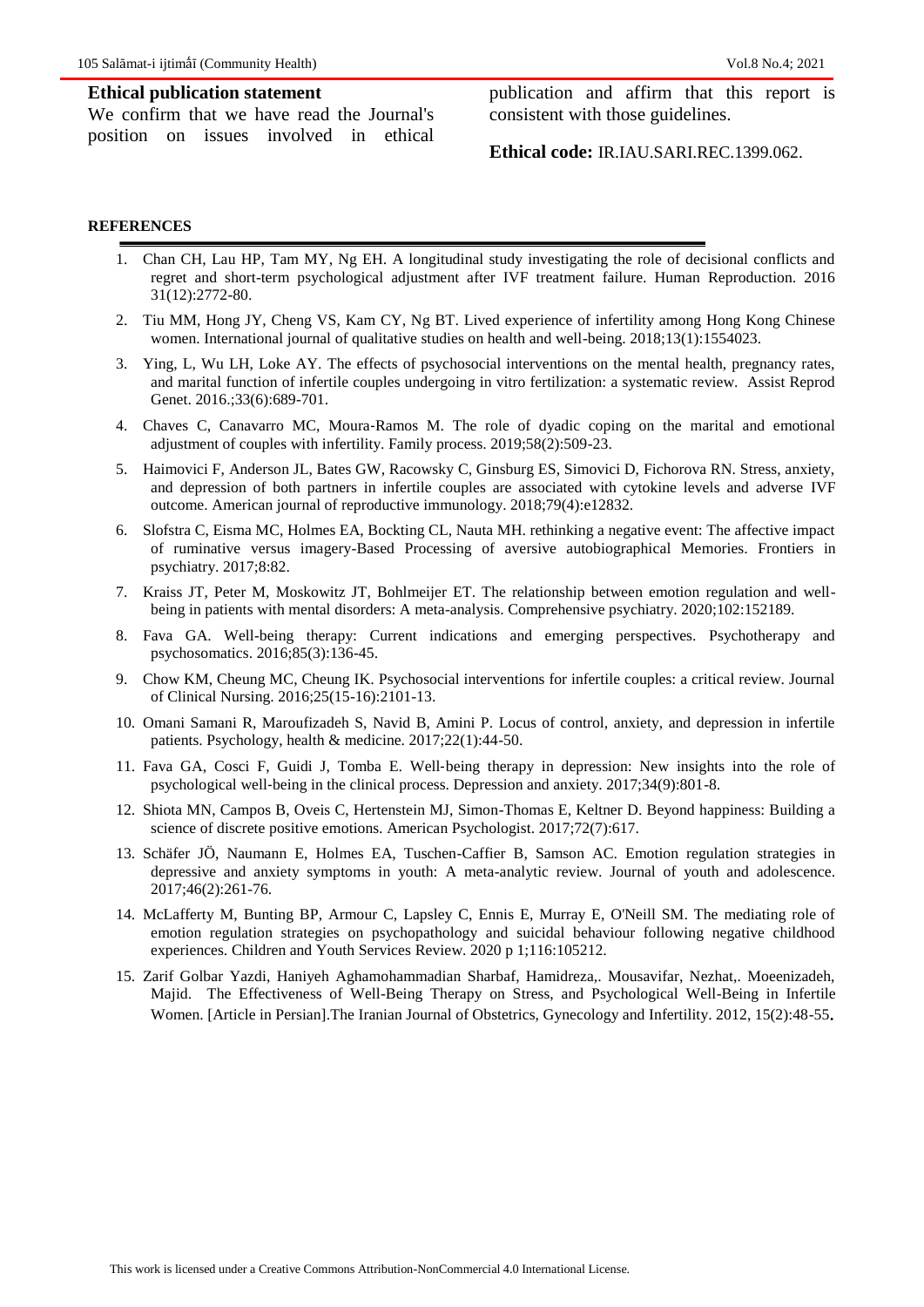# **اثربخشی بهزیستی درمانی بر استرس ناباروری و نشخوارذهنی در زنان نابارور**

**[،](https://orcid.org/0000-0003-1346-5790) بهرام میرزائیان <sup>1</sup> مرجان قدیمی [،](https://orcid.org/0000-0002-1032-4389) مریم شهیدی 2\* 3**

.1 دانشجوی دکتری تخصصی روانشناسی، گروه روانشناسی، دانشکده علوم انسانی، دانشگاه آزاد اسالمی واحد ساری، ساری، ایران. .2 استادیار روانشناسی، دانشکده علوم انسانی، دانشگاه آزاد اسالمی واحد ساری، ساری، ایران. .3 استادیار دانشگاه علوم پزشکی مازندران، دانشکده پزشکی، ساری، مازندران، ایران.

**\* نویسنده مسئول:** بهرام میرزائیان، گروه روان شناسی، واحد ساری، دانشگاه آزاد اسالمی، ساری، ایران. **Email**: bmirzaian@iausari.ac.ir

تاریخ دریافت: آبان 1399 تاریخ پذیرش: آذر 1399

**چکیده**

**زمینه و هدف:** ناباروری به عنوان شکست در بارداری پس از یک سال مقاربت جنسی منظم و بدون پیشگیری می تواند مشکالت روان شناختی مختلفی را ایجاد کند. پژوهش حاضر با هدف تعیین اثربخشی بهزیستی درمانی بر استرس ناباروری و نشخوار ذهنی در زنان نابارور انجام شده است.

**روش و مواد:** پژوهش حاضر، نیمه آزمایشی با طرح پیش آزمون و پس آزمون با گروه گواه و یک دوره پیگیری دو ماهه بود. بدین منظور، نمونه ای متشکل از 60 بیمار نابارور از کلینیک ناباروری شهرستان ساری به صورت غیرتصادفی انتخاب و به صورت تصادفی ساده در گروه آزمایش و گواه جایگزین شدند. برای گروه آزمایش، بهزیستی درمانی به روش گروهی طی هشت جلسه 90 دقیقه ای اجرا شد و گروه گواه هیچ گونه مداخله ای دریافت نکردند. ابزارهای به کار رفته در این پژوهش شامل پرسشنامه استرس ناباروری و پرسشنامه نشخوار ذهنی بود. داده های به دست آمده به وسیله تحلیل کوواریانس با نرم افزار -22SPSS تجزیه و تحلیل شدند.

**یافته ها:** نتایج نشان داد در گروه آزمایش میانگین (انحراف معیار) استرس ناباروری از (۵/۹) ۱۵۳/۲ در پیش آزمون به (۸/۱) 140/5 در پس آزمون و )7/2( 136/1 در مرحله پیگیری کاهش یافت )0/001<P). در گروه گواه میانگین )انحراف معیار( استرس ناباروری از )13/1( 151/2 در پیش آزمون به )13/7( 150/9 در پس آزمون و )7/4( 156/2 در مرحله پیگیری رسید که تفاوت معنی دار نبود. میانگین (انحراف معیار) نشخوار ذهنی از (۲/۶) ۴۸/۷ در پیش آزمون به (۵/۸) ۴۱/۴ در پس آزمون و )5/6( 41/1 در مرحله پیگیری کاهش یافت )0/001<P). در گروه گواه میانگین )انحراف معیار( نشخوار ذهنی از )7/4( 49/1 در پیش آزمون به (۷/۷) ۴۸/۱ در پس آزمون و (۷/۵) ۴۷/۶ در مرحله پیگیری رسید که تفاوت معنی دار نبود. **نتیجه گیری:** مطالعه نشان داد که بهزیستی درمانی موجب کاهش استرس ناباروری و نشخوار ذهنی زنان نابارور شد. **واژگان کلیدی**: بهزیستی درمانی، استرس ناباروری، نشخوار ذهنی، ناباروری.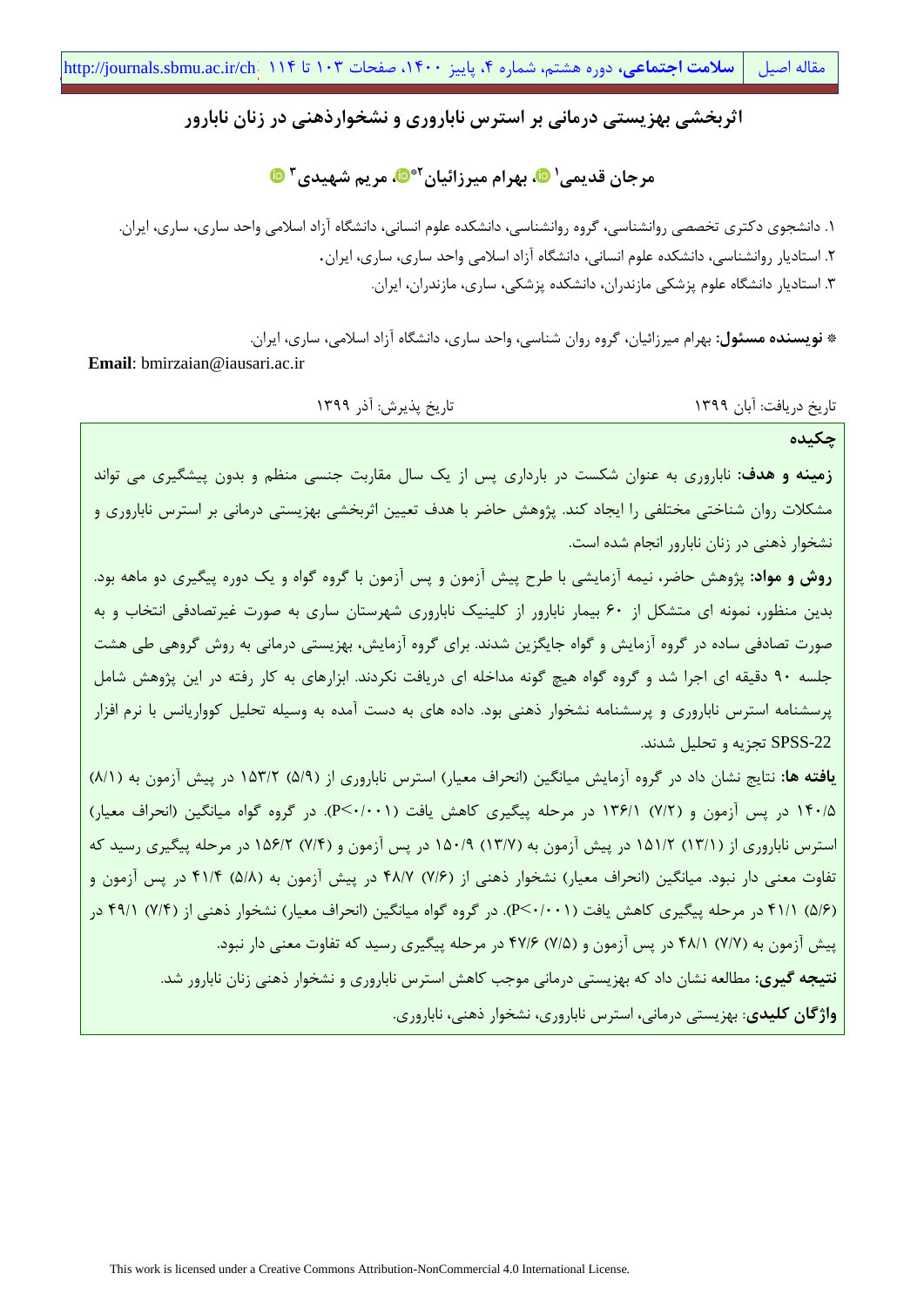**مقدمه**

ناباروری به عنوان شکست در بارداری پس از یک سال مقاربت جنسی منظم و بدون پیش گیری )1و2(، یکی از تلخ ترین تجربه های زندگی (۳)، قابل مقایسه با مرگ یکی از بستگان درجه یک است که واکنش سوگ را به دنبال دارد (۴) توصیف شده است. ناباروری با طیف گسترده آسیب های روانشناختی شامل استیصال موقت یا مزمن، کاهش سطح حرمت خود و افزایش سطح تنیدگی، اضطراب، افسردگی، عصبانیت، احساس حقارت، احساس ناکارآمدی، ناکنش وری جنسی و ناسازگاری زناشویی (۵ و۶) در ارتباط قرار می گیرد. این مساله فقط مشکل پزشکی نیست، بلکه اغلب زندگی زوج های نابارور را در ابعاد مختلف با بحران مواجه می کند. از این رو سازمان بهداشت جهانی )WHO)، ناباروری را به عنوان یک مشکل مهم بهداشت باروری مطرح کرده است. براساس آمار این سازمان، ناتوانی در بارداری حدود 80 میلیون نفر را در سراسر جهان درگیر کرده است. البته در مورد میزان ناباروری آمار ذکر شده در نقاط مختلف دنیا متفاوت است، ولی به نظر می رسد متوسط آن %20 باشد )7(. در سال ،2018 شیوع جهانی ناباروری اولیه و ناباروری ثانویه در زنان به ترتیب برابر با %1/9 و %10/5 بود )8(. حدود یک چهارم زوج های ایرانی ناباروری اولیه را در طول زندگی مشترکشان تجربه می کنند و %3/4 آنها برای همیشه دارای مشکل ناباروری اولیه هستند (۹). نشان داده شده است که بیشتر از ۵۰٪ زنان به محض این که متوجه می شوند باروری آن ها دچار مشکل است، اعتماد به نفسشان کاهش می یابد. در عین حال، یکی از دالیلی که برای زنان نابارور ایجاد فشار روانی می کند نقش مادری است، که در اغلب جوامع به عنوان مهم ترین نقش زنان در بزرگسالی به حساب می آید. هم چنین بسیاری از آزمایش ها و درمان های ناباروری بر روی زنان انجام می شود که خود باعث افزایش بیشتر فشارهای روانی می گردد. این عوامل باعث شده که زنان نابارور، خود را بیشتر مسئول مشکل ناباروری بدانند و دچار استرس ناباروری شوند (٨). استرس ناباروری شامل تعامل بین شرایط فیزیکی مستعد کننده ناباروری و مداخلات پزشکی، عکس العمل های دیگران و خصوصیات روانی فردی است و ممکن است برای سال ها باقی مانده و با هر مداخله تشخیصی یا درمانی عود نماید. مطالعات فراوان پاسخ های روانی منفی مانند اضطراب، افسردگی، عدم احساس کنترل، احساس گناه و مشکالت جنسی و عدم اعتماد به نفس را در زوجین نابارور شناسایی کرده اند. استرس ناباروری حتی می تواند موجبات قطع درمان را فراهم کرده و یا نتایج درمان را تحت تأثیر قرار دهد (۹). در سال های اخیر با پیشرفت علم و ابداع روش های نوین کمک باروری مانند لقاح خارج رحمی یا IVF دریچه های امید به سوی زوج های نابارور گشوده شده است. با این وجود، شواهد فراوانی نشان می دهد مشکالت روان شناختی ناشی از ناباروری می تواند یک عامل کمکی در تشدید ناباروری و شکست درمان آن باشد تا آنجا که اضطراب و افسردگی را به عنوان علت احتمالی شکست اولین دوره لقاح خارج رحمی مطرح ساخته اند )9(. همچنین، از مسائلی که زنان با نتایج ضعیف IVF با آن ها در ارتباط هستند، اختالل های روان پزشکی و استرس است (۱۰). مطالعات قبلی نشان داده است که عوامل مختلف اجتماعی، زیست محیطی و روانشناختی مانند ناباروری اولیه، مدت درمان، نگرش مردان و سطح تحصیالت ممکن است باعث افزایش افسردگی در زنان مبتال به ناباروری شود )11-13(. در پژوهشی به بررسی استرس، اضطراب و افسردگی زوجین نابارور با نتایج ضعیف IVF پرداختند. نتایج آن ها نشان داد که استرس زن و مرد با استرس، اضطراب و افسردگی در یکی از زوجین، احتمال پایین بودن حاملگی بالینی و تولد نوزاد زنده در ارتباط است )14(. نشخوار ذهنی، حالت خلقی فرد در پاسخ به پریشانی است و شامل تمرکز مکرر و منفعالنه بر عالئم پریشان کننده و علل و پیامدهای این عالئم می شود و افکار تکرارشونده درباره شکست را در بر می گیرد )15(. بهزیستی درمانی، روشی هدفمند، مشکل مدار و بر اساس الگوی آموزشی است. در این درمان، خویشتن نگری با استفاده از دفترچه یادداشت روزانه و تعامل مثبت و سازنده میان درمانگر و مراجع است )16(. این روش درمان، اثربخشی اش را بر روی تعدادی از متغیرهای روانشناختی نظیر اضطراب، افسردگی و بهزیستی روانشناختی نشان داده است )-17 19(. بهزیستی روان شناختی اشاره به حسی از سالمتی دارد که آگاهی کامل از تمامیت و یکپارچگی در تمام جنبه های فرد را شامل می شود. بهزیستی روان شناختی هم مؤلفه های عاطفی و هم مؤلفه های شناختی دارد )20(. افراد دارای بهزیستی روان شناختی زیاد، به طور عمده هیجانات مثبت را تجربه می کنند. ابعاد بهزیستی روان شناختی عبارتند از تسلط محیطی،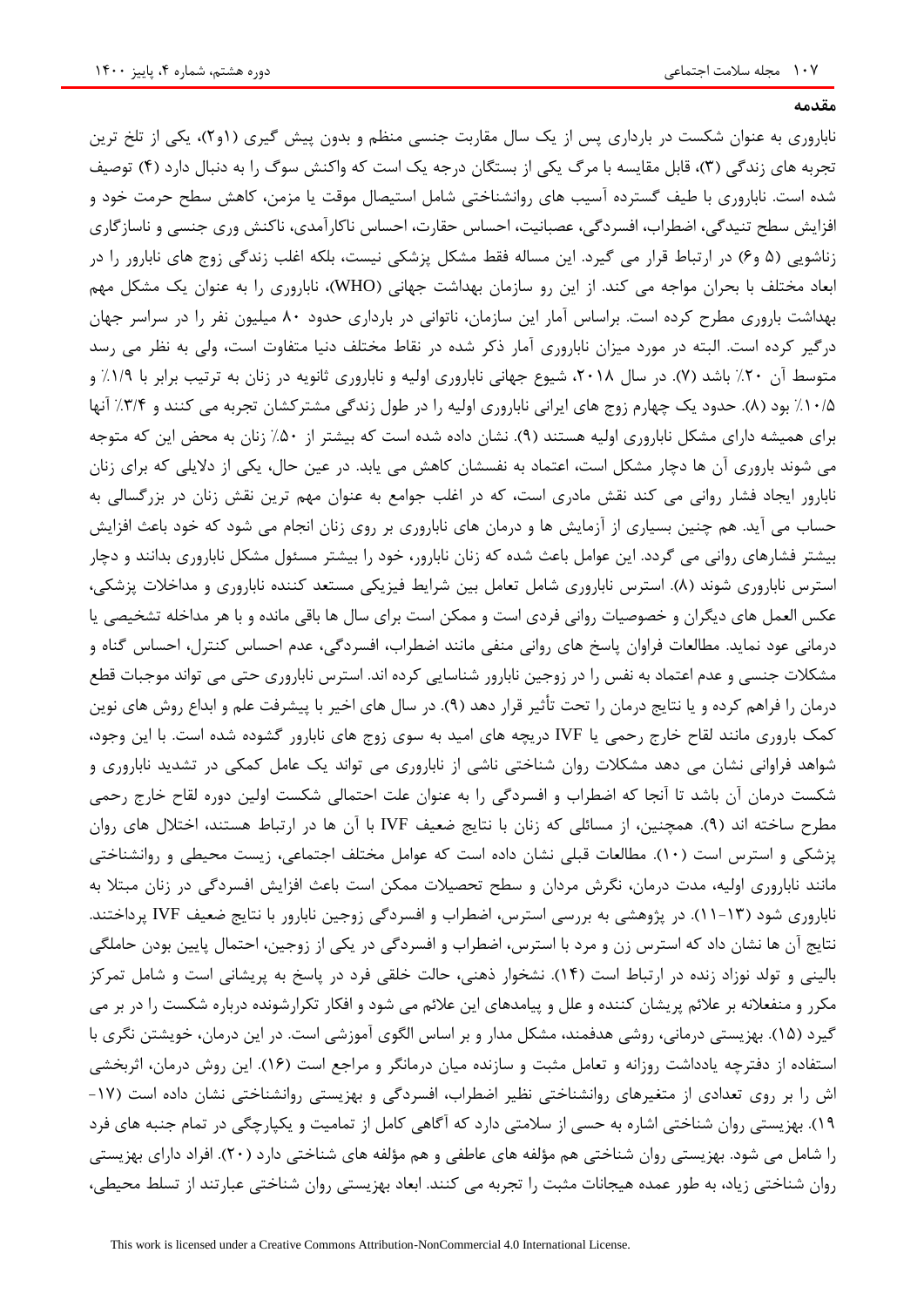رشد شخصی، هدفمندی زندگی، خودمختاری، خودپذیری و داشتن روابط مثبت با دیگران (۲۱). هدف درمانگران از به کار بردن بهزیستی درمانی، کمک به درمان جویان است تا از سطوح پائین کارکرد، در هر شش حیطه مورد نظر بهزیستی روان شناختی، به سطوح باالی آن برسند روش ها و تکنیک هایی اصلی مورد استفاده در بهزیستی درمانی شامل خود پایشی با استفاده از دفترچه یادداشت روزانه، زمان بندی فعالیت هایی که احساس تسلط و کنترل و یا لذت را افزایش می دهد، آموزش های روانشناختی از قبیل جرأتمندی و حل مسئله، و بازسازی شناختی افکارخودکار است )22(. در این زمینه، پژوهش Fava و همکاران (۲۳) نشان داد بهزیستی درمانی در کاهش افسردگی و بهبود بهزیستی روان شناختی مؤثر بود. گلباریزدی و همکاران در پژوهشی دریافتند که بهزیستی درمانی بر استرس و بهزیستی روانشناختی زنان نابارور مؤثر است )24(. همچنین نتایج پژوهش معینی زاده و همکاران نشان داد که بهزیستی درمانی بر کاهش افسردگی تأثیر معنی داری داشت (۲۵). ضرورت پژوهش حاضر از آن جهت است که چون زنان نابارور در معرض استرس های مختلفی قرار دارند تلاش جهت اصالح استرس ناباروری و نشخوار ذهنی از اهمیت ویژه ای برخوردار است. همچنین با توجه به پیامدهای ناباروری و مشکالت روان شناختی حاصل از عدم بارداری و نیز به دلیل محدودیت زنان در مصرف بسیاری از داروها و شیوه های درمانی مرسوم جهت کاهش استرس و اضطراب، استفاده از رویکردهای درمانی غیر دارویی از اهمیت و اولویت خاصی برخوردار است. بنابراین پژوهش حاضر با هدف تعیین اثربخشی بهزیستی درمانی بر استرس ناباروری و نشخوار ذهنی زنان نابارور انجام شده است.

# **روش و مواد**

پژوهش حاضر از نظر هدف، کاربردی و از نظر ماهیت اجرا و شیوه جمع آوری اطالعات، نیمه آزمایشی با طرح پیش آزمون پس آزمون با گروه گواه بود. جامعه آماری شامل کلیه زنان نابارور بین سنین 20 تا 40 سال مراجعه کننده به یک مرکز ناباروری در شهر ساری بود. نمونه گیری این پژوهش در دو مرحله انجام شد. بدین ترتیب که در مرحله اول از بین مراجعه کنندگان نابارور به مرکز ناباروری، تعداد 60 نفر که با مالک های ورودی پژوهش همخوانی و تمایل به درمان داشتند به طور غیر تصادفی و به روش نمونه گیری هدفمند انتخاب، و به صورت تصادفی ساده به دو گروه 30 نفری آزمایش و گواه گمارده شدند. مالک انتخاب تعداد افراد نمونه بر اساس اندازه اثر ،0/25 آلفای 0/05 و توان 0/80 در دو گروه، حداقل تعداد نمونه برای دستیابی به توان مورد نظر، 30 نفر در هر گروه و جمعاً 60 نفر به دست آمد. مشکل استرس باروری و نشخوار ذهنی نمونه پژوهش حاضر براساس مصاحبه بالینی شرکت کنندگان توسط روان شناس مرکز ناباروری و کسب نمره باالتر از 44 در پرسشنامه نشخوار ذهنی و نمره باالتر از 130 در پرسشنامه استرس ناباروری به دست آمد. مالک های ورود عبارت از دریافت تشخیص ناباروری، سن بین 20 الی 40 سال، حداقل تحصیالت دیپلم، عدم مصرف داروی اعصاب و روان در طول سه ماهه گذشته، عدم ابتال به بیماری صعب العالج جسمی یا اختالل جدی روان پزشکی بود. مالک خروج هم غیبت بیش از دو جلسه در درمان بود. برای گروه آزمایش، بهزیستی درمانی به روش گروهی طی هشت جلسه 90 دقیقه ای انجام شد و گروه گواه نیز هیچ گونه مداخله ای دریافت نکردند. دو ماه بعد از پایان جلسات، آزمون پیگیری انجام شد. جهت سنجش استرس ناباروری، پرسشنامه استرس ناباروری و جهت سنجش نشخوار ذهنی از پرسشنامه نشخوار فکری استفاده شد. مالحظات اخالقی در این پژوهش به این صورت بود که شرکت در این پژوهش کامالً اختیاری بود. قبل از شروع طرح، مشارکت کنندگان با مشخصات طرح و مقررات آن آشنا شدند. نگرش و عقاید افراد مورد احترام بود. اعضای گروه آزمایش و گواه، اجازه خروج از طرح پژوهشی در هر مرحله ای داشتند. عالوه بر این، اعضای گروه گواه در صورت عالقه مندی می توانستند بعد از اتمام طرح، مداخله انجام شده برای گروه آزمایش را در جلسات درمانی مشابه، عیناً دریافت کنند. کلیه مدارک و پرسشنامه ها و سوابق محرمانه، تنها در اختیار مجریان بود و خواهد ماند. رضایت نامه کتبی آگاهانه از همه داوطلبان اخذ گردید.

**پرسشنامه استرس ناباروری:** پرسشنامه استرس ناباروری که در اصل پرسشنامه مشکالت باروری )FPI )در سال 1999 ساخته شده است. این پرسشنامه یک ابزار 46 سوالی است که در یک طیف لیکرت شش درجه ای از کامالً مخالفم تا کامالً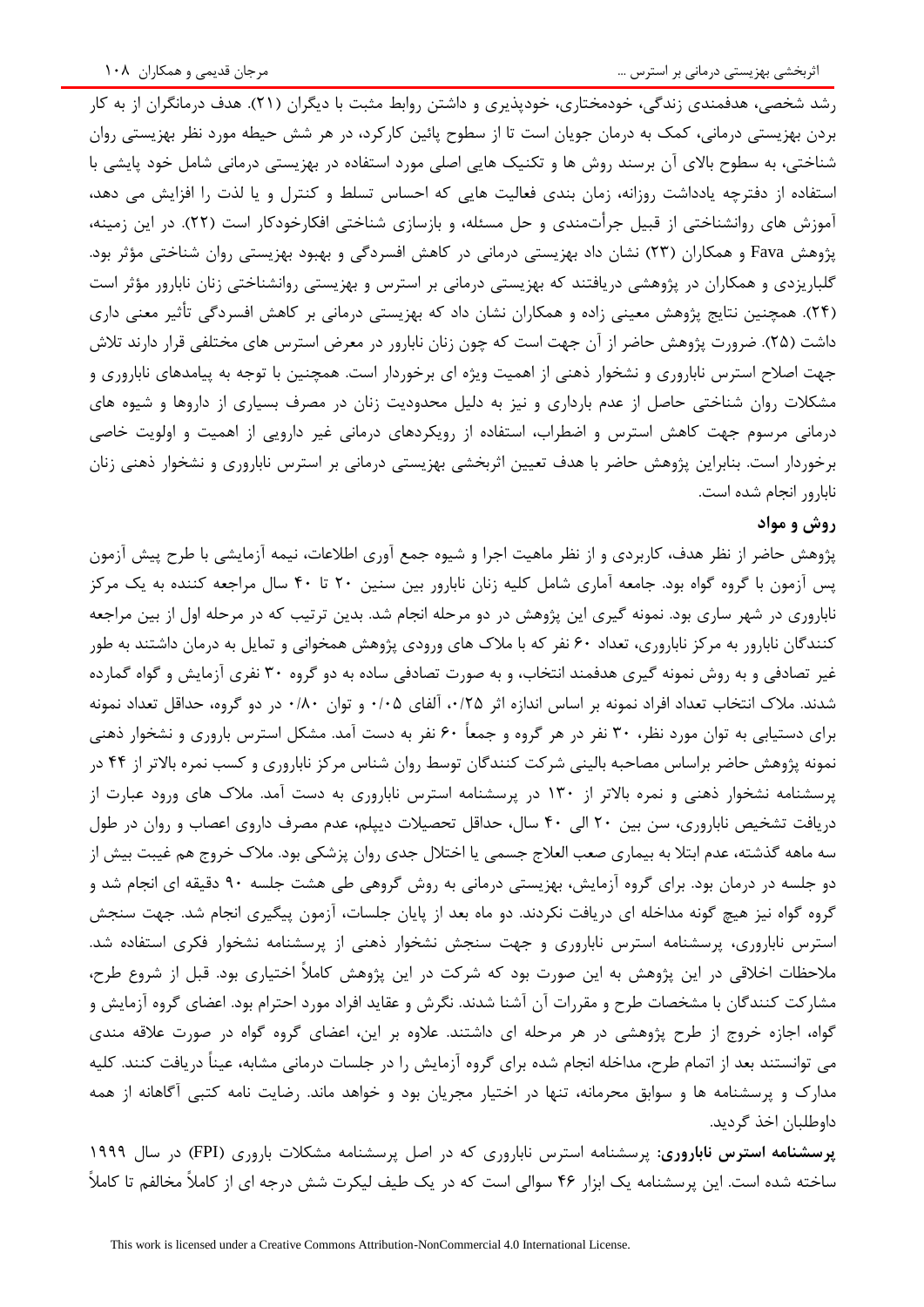موافقم نمرهگذاری میشود. همچنین این مقیاس دارای پنج زیرمقیاس است که عبارتند از: زیر مقیاس اجتماعی، جنسی، ارتباطی، سبک زندگی بدون فرزند و نیاز به والد شدن (۲۶). کسب نمرات بالاتر در این پرسشنامه به معنای استرس ناباروری بیشتر در فرد است. برای بررسی اعتبار از همسانی درونی استفاده شده و آلفای کرونباخ برای زیرمقیاس موضوعات اجتماعی۸۷/۰، جنسی ۰/۷۷ ارتباطی ۰/۸۲ سبک زندگی بدون فرزند ۰/۸۰ و نیاز به والد شدن ۰/۸۴ محاسبه شد. در ایران نیز علیزاده و همکاران، روایی و اعتبار این ابزار را بررسی کرده اند. برای بررسی روایی از روایی صوری استفادهشده و متن ترجمه شده پرسشنامه توسط شش تن از اساتید دانشگاههای عالمه طباطبایی و تربیت معلم و یک نفر از اساتید انستیتو روان پزشکی تهران مورد تائید قرار گرفت. همچنین برای بررسی اعتبار از آلفای کرونباخ برای زیر مقیاس موضوعات اجتماعی ،0/78 جنسی ،0/77 ارتباطی ،0/78 سبک زندگی بدون فرزند 0/75 و نیاز به والد شدن 0/84 و نمره کل 0/91 برآورد شده است )27(. ضریب همسانی درونی این پرسشنامه به روش آلفای کرونباخ در پژوهش حاضر، 0/79 به دست آمد.

# **جدول شماره -1 برنامه و محتوای بهزیستی درمانی)WBT)**

جلسات شرح جلسات

| . .<br>w | um. |
|----------|-----|
|          |     |

- اول آشنایی اعضای گروه با یکدیگر و درمانگر، بیان قوانین گروه، توضیح در مورد روند جلسات بهزیستی درمانی و توصیف بهزیستی روانشناختی و چگونگی ثبت لحظات تجربه بهزیستی در دفتر یادداشت اختصاص داده شده به هر عضو گروه و انجام پیش آزمون.
- دوم گفتگوی اعضا در ارتباط با تجربههای احتمالی لحظات بهزیستی و شرح مجدد نحوه نگارش و ثبت وضععیت و تجعاری روزانه اعضا در مقیاس صفر تا صد، عدد صفر بیانگرعدم حضور و وجود بهزیستی وعدد یکصد، بیانگر حداکثر تجربعه بهزیستی میباشد.
- سوم گفتگوی اعضا در ارتباط با تجربههای احتمالی لحظات بهزیستی و شرح مجدد نحوه نگارش و ثبت وضععیت و تجعاری روزانه اعضا در مقیاس صفر تا صد، عدد صفر بیانگرعدم حضور و وجود بهزیستی وعدد یکصد، بیانگر حداکثر تجربعه بهزیستی میباشد.
- چهارم توضیح در مورد شناسائی، تشخیص افکار و باورهایی که منجر به تخریب بهزیستی روانشناختی میگردنعد و آمعوزش گروهی و ارائه تکلیف خانگی انفرادی و فعالیتهای مرتبط به تکتک اعضا.
- پنجم ادامه ترغیب اعضا در تشخیص افکار و باورهائی که موجب اختالل در بهزیستی فرد میشود، ارائه تکالیف طبقعه بنعدی شده پیشرفتهتر و تشویق و ترغیب اعضا در انجام تکالیف روزانه و همچنین انجام برخی تکنیکها و مداخالت شناخت درمانی توسط درمانگر.
- ششم ادامه موضوع جلسه قبل و تاکید مجدد بر خود نظارتگری و ترغیب مجدد اعضا در جهت جستجو و همچنین درگیعر شدن با تجارب خوشایند و فعالتهای مطلوب.
- هفتم در این مرحله درمانگر به شناسائی دقیقتری از اختالل احتمالی عملکرد و یا آشفتگی در هر یک از شش حوزه بهزیستی روانشناختی (بر اساس مدل ریف) افراد گروه نموده و بطور اختصاصی در همان حوزههای مشکلدار، مداخلات لازم جهت بازسازی شناختی و ارتقاء بهزیستی روان شناختی اعضاء گروه را انجام می دهد.
- هشتم آموزش مختصر موضوعات تکمیلی و پیشرفته تر الزم بر اساس مدل ریف جهت دستیابی به بهزیسعتی روان شعناختی باالتر، مرور و جمعبندی پایان جلسات.

**پرسشنامه نشخوار ذهنی )RRS):** این پرسشنامه برای ارزیابی نشخوار ذهنی ساخته شده و دارای 22 ماده است که ماده های آن روی یک مقیاس چهار درجه ای از ۱ (تقریباً هرگز) تا ۴ (تقریباً همیشه) نمره گذاری می شود. کسب نمرات بالاتر در این پرسشنامه به معنای نشخوار ذهنی بیشتر در فرد است. ضریب آلفای کرونباخ این مقیاس در دامنه ای از 0/88 تا 0/99 قرار دارد و همبستگی بازآزمایی برای RRS 0/67است )28(. در مورد روایی پیش بین مقیاس پاسخ های نشخواری، نتایج پژوهش های مختلف نشان می دهد که این مقیاس می تواند شدت افسردگی را در دوره های پیگیری در نمونه های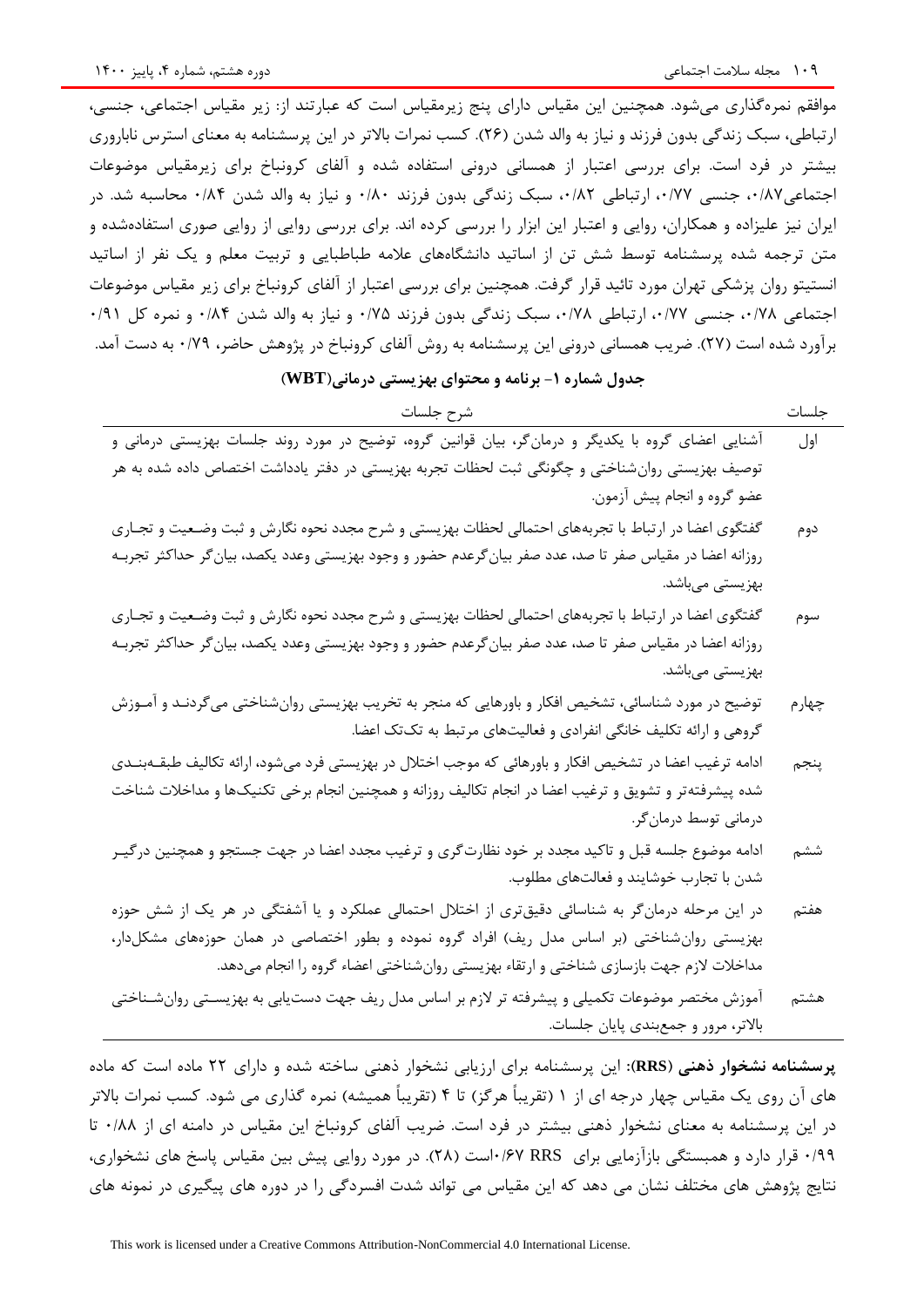بالینی و غیر بالینی با کنترل متغیرهای مانند سطح اولیه افسردگی و یا عوامل استرس زا پیش بینی کند. عالوه بر این مقیاس می تواند آسیب پذیری افراد را نسبت به افسردگی تبیین کند. روایی نسخه فارسی این پرسشنامه، با استفاده از آلفای کرونباخ دامنه ای از 0/88 تا 0/92 نشان داده شده است )29(. ضریب همسانی درونی این پرسشنامه به روش آلفای کرونباخ در پژوهش حاضر، 0/85 به دست آمد. پس از انتخاب شرکت کنندگان دو گروه، برای گروه آزمایش در ابتدا توضیحات مقدماتی در خصوص هدف طرح، تعداد جلسات و محتوای آموزش، نحوه همکاری و تکمیل ابزارها به آزمودنی ها داده شد و پس از کسب رضایت نامه آگاهانه کتبی از آنان در خصوص اجرا طرح، پیش آزمون پرسشنامه های استرس ناباروری و نشخوار ذهنی (از هر دو گروه) در جلسه نخست دریافت شد و سپس بر روی گروه آزمایش هشت جلسه بهزیستی درمانی )WBT )اجرا شد و در این مدت گروه گواه تحت هیچ گونه مداخله ای قرار نگرفت. در نهایت بر روی دو گروه آزمایش و گواه، مجدداً آزمون ها اجرا شد. همچنین بعد از دو ماه مجدداً آزمون ها جهت پیگیری انجام شد. همچنین جهت رعایت اصول اخالقی، گروه گواه بعد از دوره پیگیری تحت مداخله بهزیستی درمانی قرار گرفتند.

تجزیه و تحلیل داده ها با استفاده از نرم افزار SPSS-22 صورت گرفت. ابتدا با استفاده از روش های آمار توصیفی (از قبیل فراوانی، درصد فراوانی، میانگین و انحراف معیار) و در مرحله بعد، مفروضه های نرمال بودن توزیع داده ها، همگنی واریانس ها، و مفروضه شیب خط رگرسیون مورد بررسی قرار گرفت. در نهایت از طریق آزمون تحلیل کوواریانس به تجزیه و تحلیل داده های جمع آوری شده پرداخته شد.

#### **یافته ها**

میانگین )انحراف معیار( سن گروه آزمایش به ترتیب 30/4 )3/4( و گروه گواه 31/5 )3/9( سال بود. در گروه آزمایش، تعداد 2 )6%/7( نفر سیکل، 5 )%16/7( نفر دیپلم، 7 )%23/2( نفر فوق دیپلم، 11 )%36/7( نفر لیسانس، 5 )16%/7( نفر فوق لیسانس و دکتری بودند. در گروه گواه، تعداد ۵ (۱۶//۷) نفر سیکل، ۵ (۱۶//۷) نفر دیپلم، ۸ (۲///۷) نفر فوق دیپلم، ۲ )6%/7( نفر لیسانس، 10 )33%/2( نفر فوق لیسانس و دکتری بودند.

|                      | پیگیری                                                | پسأزمون                                                          | پيشأزمون                                                 |        |                      |
|----------------------|-------------------------------------------------------|------------------------------------------------------------------|----------------------------------------------------------|--------|----------------------|
| ${\bf P}$            | (انحراف معيار) ميانگين                                | (انحراف معيار) ميانگين                                           | (انحراف معيار) ميانگين                                   | گروه   | متغير وابسته         |
| $\cdot/\cdot\cdot$ \ | 179/1 (Y/Y)                                           | $\left(\frac{\lambda}{\lambda}\right)$ ( $\lambda$ /)            | $107/7$ $(0/9)$                                          | آزمايش | استرس نابارورى       |
| $\cdot$ /۴۵          | 128/۲ (۷/۴)                                           | 10.79(17/7)                                                      | (۱۳/۱) ۱۵۱/۲                                             | گواه   |                      |
| $\cdot/\cdot\cdot$ ) | $Y\Delta/\Upsilon (1/V)$                              | $\frac{5}{2}$                                                    | $\Gamma(\beta)(\gamma)$                                  | آزمايش | موضوعات اجتماعي      |
| ۱۶۵                  | $\gamma \lambda/\gamma$ ( $\gamma$ /۹)                | $\Upsilon V/\Upsilon$ $(\Upsilon/V)$                             | $\Upsilon V/V$ ( $\Upsilon/\Delta$ )                     | گواه   |                      |
| $\cdot/\cdot\cdot$ ) | $\Upsilon \Delta / \Upsilon \; (\Upsilon / \Delta)$   | $\Upsilon \Lambda / \Upsilon$ ( $\Upsilon / \Upsilon$ )          | $\Gamma \cdot / \Gamma (\Gamma / 1)$                     | آزمايش | موضوعات ارتباطي      |
| ۰/۷۵                 | $\mathbf{Y} \cdot \mathbf{S}$ (۳/۷)                   | $\mathsf{r}\cdot\mathsf{r}\circ\mathsf{r}\circ\mathsf{r}$        | $\mathbf{Y} \cdot (\mathbf{Y} \times \mathbf{Y})$        | گواه   |                      |
| $\cdot/\cdot\cdot$   | $\Delta \cdot / \Upsilon$ ( $\Upsilon / \Upsilon$ )   | $\Upsilon \cdot / \Delta$ ( $\Upsilon / \Upsilon$ )              | $\Upsilon(\Upsilon)$ ( $\Upsilon(\Upsilon)$              | آزمايش | موضوعات جنسى         |
| $\cdot$ /۳۴          | $\Gamma \Delta \beta$ (۳/۹)                           | $\langle \nabla \mathbf{Y} \rangle \Delta$ $(\nabla \mathbf{Y})$ | $\uparrow \uparrow / \uparrow$ ( $\uparrow / \uparrow$ ) | گواه   |                      |
| $\cdot/\cdot\cdot$ \ | $\Gamma$ 9/0 ( $\Delta$ / $\Lambda$ )                 | $f(1/7)$ $(f(9))$                                                | f(f V(G V))                                              | آزمايش | نياز به والد شدن     |
| $\cdot$ /۴۴          | FQ/Q (Y/Y)                                            | $f \Delta / \Lambda$ (۳/۴)                                       | $f \Delta/\Upsilon$ (۳/۸)                                | گواه   |                      |
| $\cdot/\cdot\cdot$   | $\uparrow \uplambda / \uparrow (\uparrow / \uparrow)$ | $\Upsilon \Upsilon / \Upsilon$ ( $\Delta / 9$ )                  | (۵/۴ (۵/۴                                                | آزمايش | سبک زندگی بدون فرزند |
| $\cdot/\lambda\tau$  | $\Upsilon \cdot / \Upsilon$ ( $\Upsilon / \Lambda$ )  | $\Upsilon \Lambda / \Upsilon$ $(\Upsilon / \Upsilon)$            | $\gamma \Lambda / \mathcal{F}$ (Y/ $\mathcal{F}$ )       | گواه   |                      |
| $\cdot/\cdot\cdot$   | $f\1$ ( $\Delta$ / $f$ )                              | $f1/F(\Delta/\Lambda)$                                           | $f\Lambda/V$ ( $Y/F$ )                                   | آزمايش | نشخوار ذهنى          |
| $\cdot/\Delta$       | $fV/F (V/\Delta)$                                     | $f\Lambda/\Lambda$ (Y/Y)                                         | 49/1 (Y/F)                                               | گواه   |                      |

**جدول شماره -2 میانگین )انحراف معیار( نمرات پیشآزمون و پسآزمون و پیگیری استرس ناباروری و نشخوار ذهنی**

This work is licensed under a Creative Commons Attribution-NonCommercial 4.0 International License.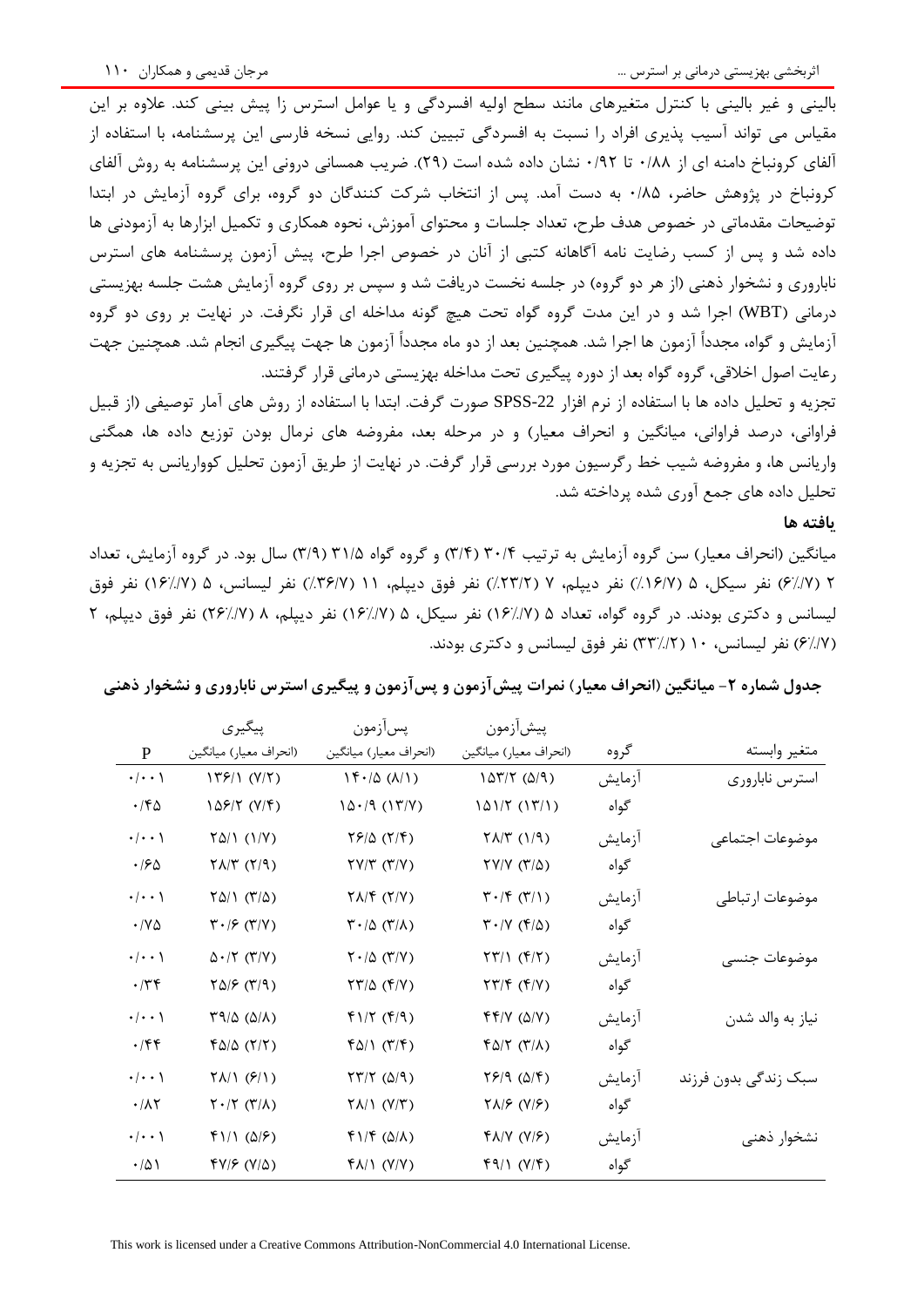در گروه آزمایش میانگین (انحراف معیار) استرس ناباروری از (۵/۹) ۱۵۳/۲ در پیش آزمون به (۸/۱) ۱۴۰/۵ در پس آزمون و )7/2( 136/1 در مرحله پیگیری کاهش یافت )0/001<P). در گروه گواه میانگین )انحراف معیار( استرس ناباروری از )13/1( 151/2 در پیش آزمون به )13/7( 150/9 در پس آزمون و )7/4( 156/2 در مرحله پیگیری رسید که تفاوت معنی دار نبود. میانگین (انحراف معیار) نشخوار ذهنی از (۷/۶) ۴۸/۷ در پیش آزمون به (۵/۸) ۴۱/۴ در پس آزمون و (۵/۶) ۴۱/۱ در مرحله پیگیری کاهش یافت )0/001<P). در گروه گواه میانگین )انحراف معیار( نشخوار ذهنی از )7/4( 49/1 در پیش آزمون به (٧/٧) ۴۸/۱ در پس آزمون و (٧/٤) ۴۷/۶ در مرحله پیگیری رسید که تفاوت معنی دار نبود.

نتایج آزمون کولموگروف-اسمیرنف جهت بررسی طبیعی بودن داده ها و به عنوان یکی از پیش فرض های تحلیل کوواریانس نشان داد که داده ها نرمال بودند. بنابراین پیش فرض طبیعی بودن داده ها رعایت شده است. نتایج آزمون لوین جهت بررسی همگنی واریانس نشان داد که آزمون لون نشان می دهد برای همه مؤلفه های استرس ناباروری و نیز نشخوار ذهنی پیش فرض یکسانی واریانس گروه ها برقرار است و لذا می توان برای تحلیل داده ها از تحلیل کوواریانس استفاده کرد. بررسی همگنی شیب رگرسیون نشان می دهد که نوعی رابطه خطی میان نمرات پیش آزمون و نمرات پس آزمون در هر دو گروه آزمایش و گواه برای متغیر وابسته استرس ناباروری و نشخوار ذهنی وجود دارد و شیب های خطوط رگرسیون موازی است، یعنی همگنی رگرسیونی وجود دارد. همچنین مقدار 2R در این نمودار نشان دهنده درجه و شدت ارتباط بین نمرات پیش آزمون و پس آزمون است که برای گروه آزمایش 0/19=2R و برای گروه گواه 0/79= 2R است. پس از اطمینان از برقراری مفروضه های تحلیل کوواریانس در بین داده های پژوهش، تحلیل کوواریانس انجام شد**.**

#### **جدول شماره -3 نتایج آزمون تعامل بین گروه ها**

| مجذور اتاى           |                             |                                                | مجذور                                  |    | مجموع                                  |                      |      |
|----------------------|-----------------------------|------------------------------------------------|----------------------------------------|----|----------------------------------------|----------------------|------|
| سهمى                 | $\mathbf{P}$                | F                                              | ميانگين                                | df | مجذورها                                | متغير ها             | منبع |
| ۰/۴۹۲                | $\cdot$ / $\cdot$ $\cdot$ \ | ۱۹/۳۴۸                                         | ۱۰۳۸/۸۵۶                               |    | $\cdot$ ۳۸/۸۵۶                         | استرس نابارورى       | گروه |
| ۰/۳۶۴                | $\cdot$ / $\cdot$ $\tau$    | ۱۱/۴۳۲                                         | ۱۳/۸۵۳                                 |    | ۱۳/۸۵۳                                 | موضوعات اجتماعي      |      |
| .759                 | .75                         | 5/195                                          | ۱۹/۷۹۵                                 |    | ۱۹/۷۹۵                                 | موضوعات ارتباطي      |      |
| .19                  | $\cdot/\cdot\cdot\cdot$     | $\mathbf{r} \cdot \mathbf{0} \cdot \mathbf{r}$ | FV/AV1                                 |    | <b>FVIAVI</b>                          | موضوعات جنسى         |      |
| $\cdot$ /۳ $\cdot$ ۲ | $\cdot$ / $\cdot$ $\wedge$  | 81601                                          | 55/9.                                  |    | 55/9.                                  | نياز به والد شدن     |      |
| .751                 | $\cdot$ $\cdot$ \           | $149 \cdots$                                   | $\lambda \Upsilon / \Upsilon \Upsilon$ |    | $\lambda \Upsilon / \Upsilon \Upsilon$ | سبک زندگی بدون فرزند |      |

بر اساس نتایج جدول شماره ،3 بهزیستی درمانی منجر به کاهش استرس ناباروری و مؤلفه های آن شده است )19/34=F0/001،<P). همین طور نتایج تحلیل داده ها نشان می دهد که اثرات مداخله )بهزیستی درمانی( تا مرحله پیگیری نیز حفظ شد، یعنی تفاوت استرس ناباروری در دو گروه در مرحله پیگیری نیز معنادار بود و این بدان معنی است که اثر درمان در زمان پیگیری ماندگار است )52/23=F، 0/001<P).

**جدول شماره-4 نتایج آزمون تحلیل کوواریانس**

| مجذور اتای سهمی                  | D                                       |        | ميانگين مجذورها | df | مجموع مجذورها            | منبع اثر |
|----------------------------------|-----------------------------------------|--------|-----------------|----|--------------------------|----------|
| $\cdot$ / $\vee$ $\vee$ $\wedge$ | $\cdot$ $\cdot$ $\cdot$ $\cdot$ $\cdot$ | 80/149 | 797/Tf.         |    | 597/T                    | گروه     |
|                                  |                                         |        | ۴۱۴۵۵           | ۵۵ | ۱۱۱/۳۶۸                  | خطا      |
|                                  |                                         |        |                 | ۵۸ | $\Delta V$ ۶۳۴/ $\cdots$ | کل       |

مطابق جدول شماره ۴، تفاوت نشخوار ذهنی در دو گروه معنادار است (۴۵/۸۴=F، ۱۰۰۱×P). به عبارت دیگر، بهزیستی درمانی منجر به کاهش نشخوارذهنی زنان نابارور شده است. همچنین اثر درمان در زمان پیگیری حفظ شده است  $(P<\cdot/\cdot \cdot)$   $F=\Delta \cdot/\Delta V$ )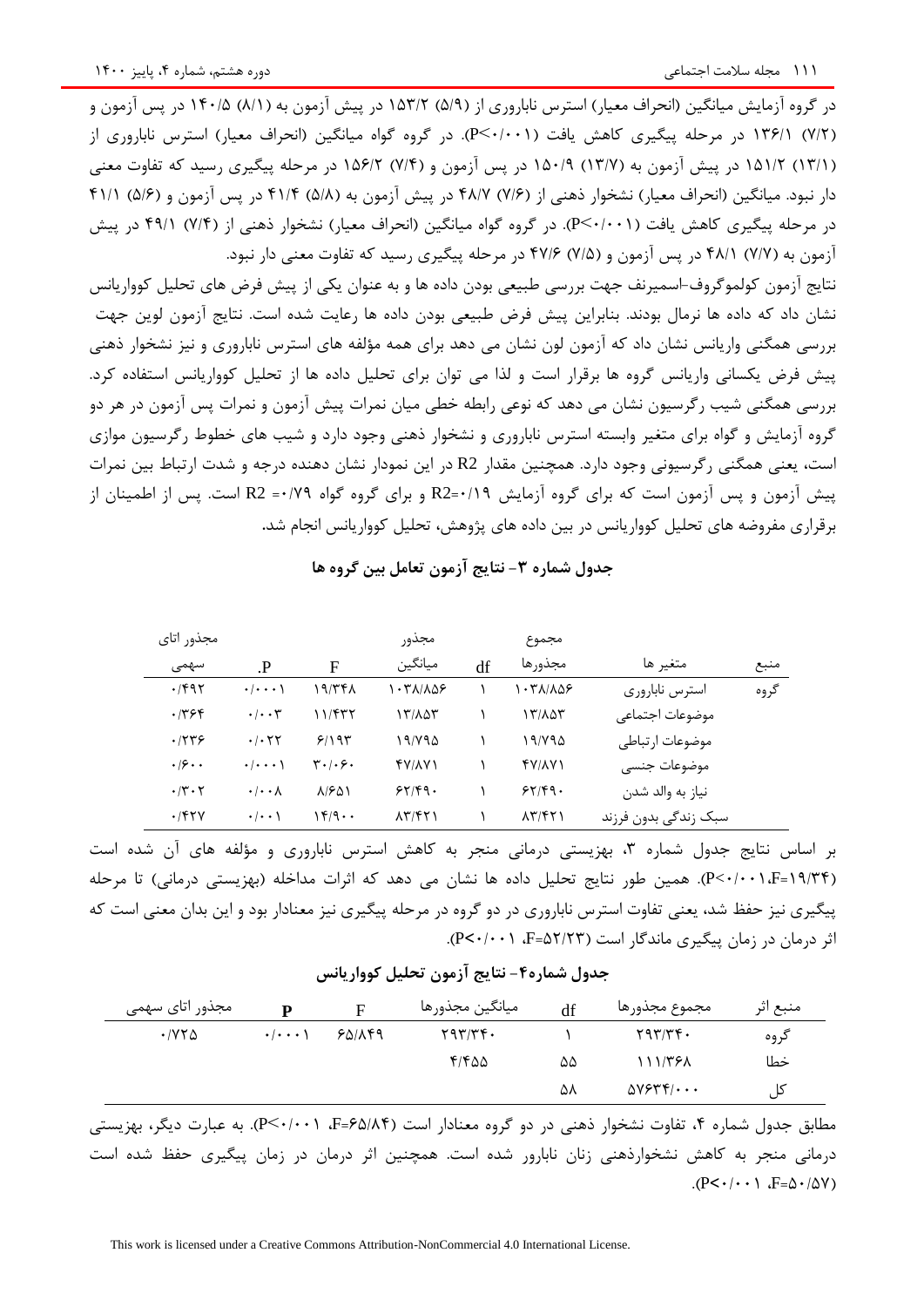**بحث**

مطالعه نشان داد در گروه آزمایش میانگین (انحراف معیار) استرس ناباروری از (۵/۹) ۱۵۳/۲ در پیش آزمون به (۸/۱) ۱۴۰/۵ در پس آزمون و (۷/۲) ۱۳۶/۱ در مرحله پیگیری کاهش یافت. میانگین (انحراف معیار) نشخوار ذهنی از (۷/۶) ۴۸/۷ در پیش آزمون به (۵/۸) ۴۱/۴ در پس آزمون و (۵/۶) ۴۱/۱ در مرحله پیگیری کاهش یافت. در گروه گواه میانگین (انحراف معیار) نمرات استرس ناباروری و نشخوار ذهنی در پیش آزمون و پس آزمون تفاوتی نداشت. بنابراین بهزیستی درمانی بر کاهش استرس ناباروری و نشخوار ذهنی مؤثر بوده است. نتایج نشان داد بهزیستی درمانی بر کاهش استرس ناباروری زنان نابارور مؤثر بود. این نتیجه با یافته های پژوهش Fava و همکاران )23( مبنی بر تأثیر بهزیستی درمانی در کاهش افسردگی و بهبود بهزیستی روان شناختی، همسو است. در تبیین این یافته می توان گفت که از مؤلفه ای بهزیستی درمانی، خود پایشی، و نیز بازسازی شناختی افکارخودکار است که باعث تنظیم شناختی هیجان سازگارانه تری می شود. زنان نابارور به هیجان های منفی مانند اضطراب، ترس، شرم، خشم و نظیر آن حساس هستند و این افراد در تنظیم هیجان های خود مشکل دارند و تجربه احساسات منفی مانند خشم، ناامیدی، ترس، سرخوردگی، و افسردگی در آنان بسیار معمول است )30(. در سال های اخیر، نقش تنظیم شناختی هیجان و بهبود راهبردهای تنظیم هیجانی در اختالل های روانی مورد بررسی قرار گرفته است )31 و 32(. یکی از جنبه های مهم فرایند تنظیم هیجانی، تنظیم تجارب هیجانی از طریق به خدمت گرفتن عناصر شناختی است. چگونگی ارزیابی دستگاه شناختی فرد در هنگام روبرو شدن با حوادث منفی از اهمیت باالیی برخوردار است. بهزیستی درمانی با کاربرد تکنیک های بازسازی شناختی، و آموزش های روانشناختی از قبیل جرأتمندی و حل مسئله، به جای راهبردهای ناسازگارنه هیجانی نظیر اجتناب و خود سرزنشگری، و نشخوار فکری، بر پذیرش، توجه مثبت، و برنامه ریزی و تاکید دارد. بهزیستی درمانی نه تنها باعث کاهش اضطراب و افسردگی، بلکه باعث به وجود آمدن هیجانات مثبت در افراد می شود. نتایج نشان داد بهزیستی درمانی بر کاهش نشخوار ذهنی زنان نابارور مؤثر بود. این نتیجه با یافته های پژوهش ظریف گلباریزدی و همکاران (۲۴) مبنی بر تأثیر بهزیستی درمانی بر استرس و بهزیستی روانشناختی زنان نابارور و همچنین نتایج پژوهش معینی زاده و همکاران مبنی بر تأثیر بهزیستی درمانی بر کاهش افسردگی )25( همسو بود. در تبیین این یافته می توان گفت که پاسخ های افسرده ساز مانند نشخوار ذهنی، کاهش رفتار، از دست دادن انگیزه و تغییر الگوی تفکر که بخشی از اختالل افسردگی محسوب می شوند، در کاهش کیفیت زندگی دخیل هستند. برخی بیماران فعالیت های خود را کاهش می دهند تا زمان بیشتری برای فکر کردن به مشکل خود داشته باشند، اما این کاهش فعالیت و ناتوانی در مقابله با مشکالت می تواند منجر به پیامدهای اجتماعی شود که افکار منفی را افزایش می دهند. برای مثال، احساسات و افکار گناه و بی کفایتی ناشی از ناتوانی در انجام تکالیف، می توانند به عنوان برانگیزاننده های گسترده ی نشخوار ذهنی عمل کنند. در نتیجه، کیفیت زندگی تنزل می یابد. بهزیستی درمانی با اصالح افکار خودآیند منفی و بهبود روابط بین فردی، حل مساله و تاکید بر فعالیت هایی که احساس تسلط و کنترل و یا لذت را افزایش می دهند، منجر به بهبود کیفیت زندگی می شود. به طور کلی، با ارتقاء بهزیستی روان شناختی، زنان نابارور هیجانات مثبت بیشتری را تجربه می کنند و نشخوار ذهنی کمتری می نمایند. از جمله محدودیت های پژوهش می توان گفت که نمونه مورد مطالعه از برخی جهات مانند تحصیالت، وضعیت مالی و اقتصادی تا حدودی همگن بوده است که این مساله تعمیم پذیری نتایج را در سایر افراد جامعه را دشوار می کند. با توجه به محدودیت های پژوهش پیشنهاد می شود این پژوهش در مناطق مختلف کشور و در مراکز ناباروری دیگر اجرا گردد تا بتوان به نتایج کلی تری دسترسی پیدا کرد.

# **نتیجهگیری**

مطالعه نشان داد که بهزیستی درمانی باعث کاهش استرس ناباروری و نشخوار ذهنی در زنان نابارور شد. لذا با توجه مؤثر بودن این درمان بر کاهش مشکالت روانشناختی پیشنهاد می شود این نوع درمان در کنار سایر درمان های طبی در مراکز تشخیصی و درمانی ناباروری توجه شود.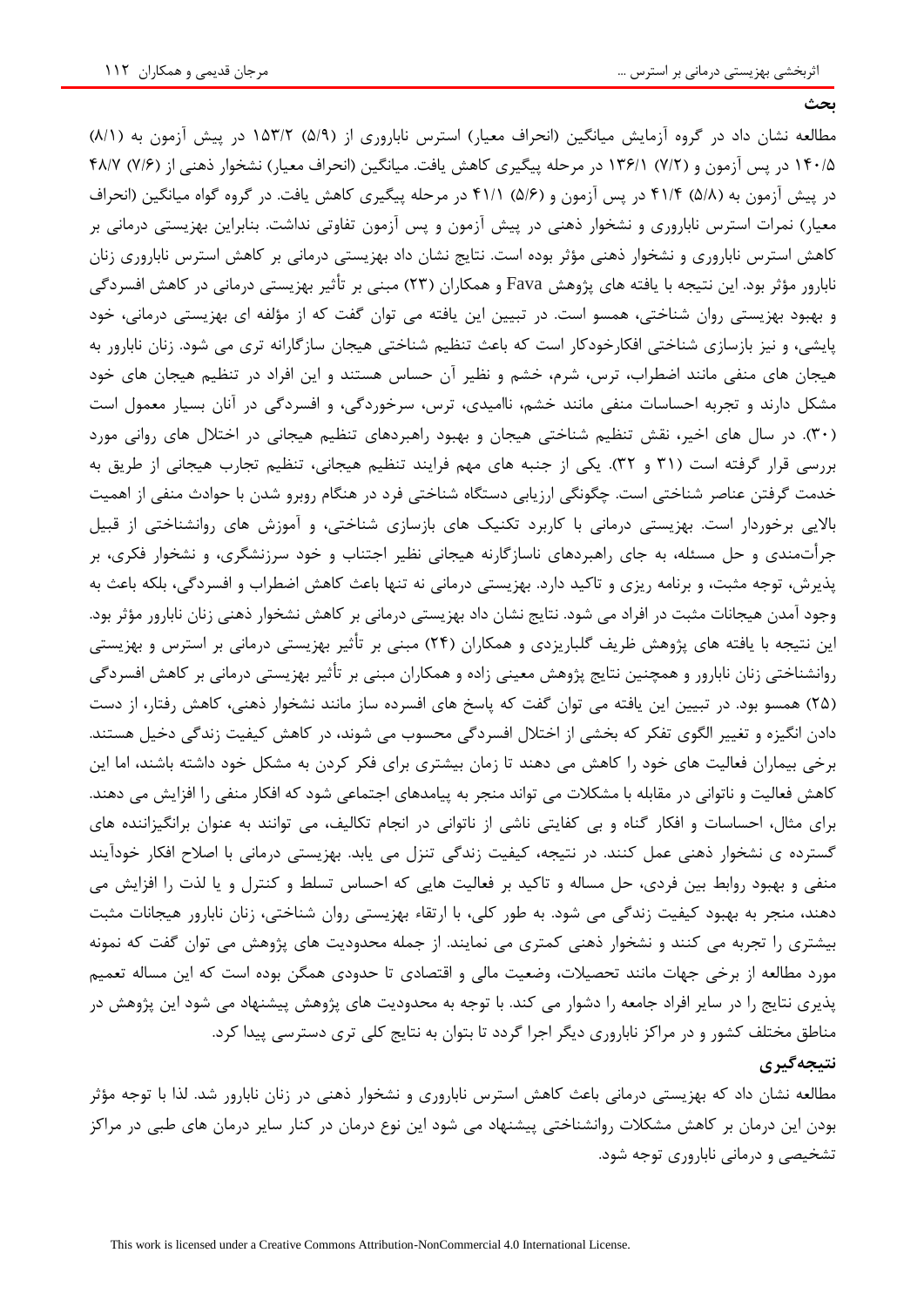# نویسندگان از تمام افرادی که در این پژوهش شرکت کردند، کمال تشکر و قدردانی را دارند. این مقاله دارای کد کمیته اخالق .1399.062REC.SARI.IAU.IR از دانشگاه آزاد اسالمی واحد ساری می باشد. **تعارض در منافع** نویسندگان اظهار می دارند هیچ گونه تعارض منافعی در مورد این مقاله وجود ندارد.

#### **REFERENCES**

- 1. Yang B, Zhang J, Qi Y, Wang P, Jiang R, Li H. Assessment on occurrences of depression and anxiety and associated risk factors in the infertile Chinese men. American journal of men's health. 2017;11(3):767-74.
- 2. Wang Q, Deng H, Cheng K, Huang Z, Yin X, Zhou Y, Yang Y, Shen W, Zhao L, Shen X. Manual acupuncture for the infertile female with polycystic ovary syndrome (PCOS): study protocol for a randomized shamcontrolled trial. Trials. 2019;20(1):564.
- 3. Kim M, Moon SH, Kim JE. Effects of psychological intervention for Korean infertile women under In Vitro Fertilization on infertility stress, depression, intimacy, sexual satisfaction and fatigue. Archives of Psychiatric Nursing. 2020;34(4):211-7.
- 4. Assari S. Race, intergenerational social mobility and stressful life events. Behavioral Sciences. 2018;8(10):86.
- 5. Chan CH, Lau HP, Tam MY, Ng EH. A longitudinal study investigating the role of decisional conflicts and regret and short-term psychological adjustment after IVF treatment failure. Human Reproduction. 2016 31(12):2772-80.
- 6. Tiu MM, Hong JY, Cheng VS, Kam CY, Ng BT. Lived experience of infertility among Hong Kong Chinese women. International journal of qualitative studies on health and well-being. 2018;13(1):1554023.
- 7. Li Y, Zhang X, Shi M, Guo S, Wang L. Resilience acts as a moderator in the relationship between infertilityrelated stress and fertility quality of life among women with infertility: a cross-sectional study. Health and quality of life outcomes. 2019;17(1):1-9.
- 8. Chaves C, Canavarro MC, Moura‐Ramos M. The role of dyadic coping on the marital and emotional adjustment of couples with infertility. Family process. 2019;58(2):509-23.
- 9. Ying, L, Wu LH, Loke AY. The effects of psychosocial interventions on the mental health, pregnancy rates, and marital function of infertile couples undergoing in vitro fertilization: a systematic review. Assist Reprod Genet. 2016.;33(6):689-701.
- 10. Haimovici F, Anderson JL, Bates GW, Racowsky C, Ginsburg ES, Simovici D, Fichorova RN. Stress, anxiety, and depression of both partners in infertile couples are associated with cytokine levels and adverse IVF outcome. American journal of reproductive immunology. 2018;79(4):e12832.
- 11.Jebraeili H, Hashemi J, Nazemi A. A comparative study of resilience, meta-emotional beliefs, and psychological well-being in fertile and infertile women. Journal of Fundamentals of Mental Health. 2016;18(5):259-64.
- 12. Gdańska P, Drozdowicz-Jastrzębska E, Grzechocińska B, Radziwon-Zaleska M, Węgrzyn P, Wielgoś M. Anxiety and depression in women undergoing infertility treatment. Ginekologia polska. 2017;88(2):109-12.
- 13. Stanhiser J, Steiner AZ. Psychosocial aspects of fertility and assisted reproductive technology. Obstetrics and Gynecology Clinics. 2018;45(3):563-74.
- 14. Sezgin H, Hocaoglu C, Guvendag-Guven ES. Disability, psychiatric symptoms, and quality of life in infertile women: a cross-sectional study in Turkey. Shanghai archives of psychiatry. 2016;28(2):86.
- 15. Slofstra C, Eisma MC, Holmes EA, Bockting CL, Nauta MH. rethinking a negative event: The affective impact of ruminative versus imagery-Based Processing of aversive autobiographical Memories. Frontiers in psychiatry. 2017;8:82.
- 16. Kraiss JT, Peter M, Moskowitz JT, Bohlmeijer ET. The relationship between emotion regulation and wellbeing in patients with mental disorders: A meta-analysis. Comprehensive psychiatry. 2020;102:152189.
- 17. Fava GA. Well-being therapy: Current indications and emerging perspectives. Psychotherapy and psychosomatics. 2016;85(3):136-45.
- 18.Ruini C, Albieri E, Vescovelli F. Well-being therapy: state of the art and clinical exemplifications. Journal of Contemporary Psychotherapy. 2015;45(2):129-36.